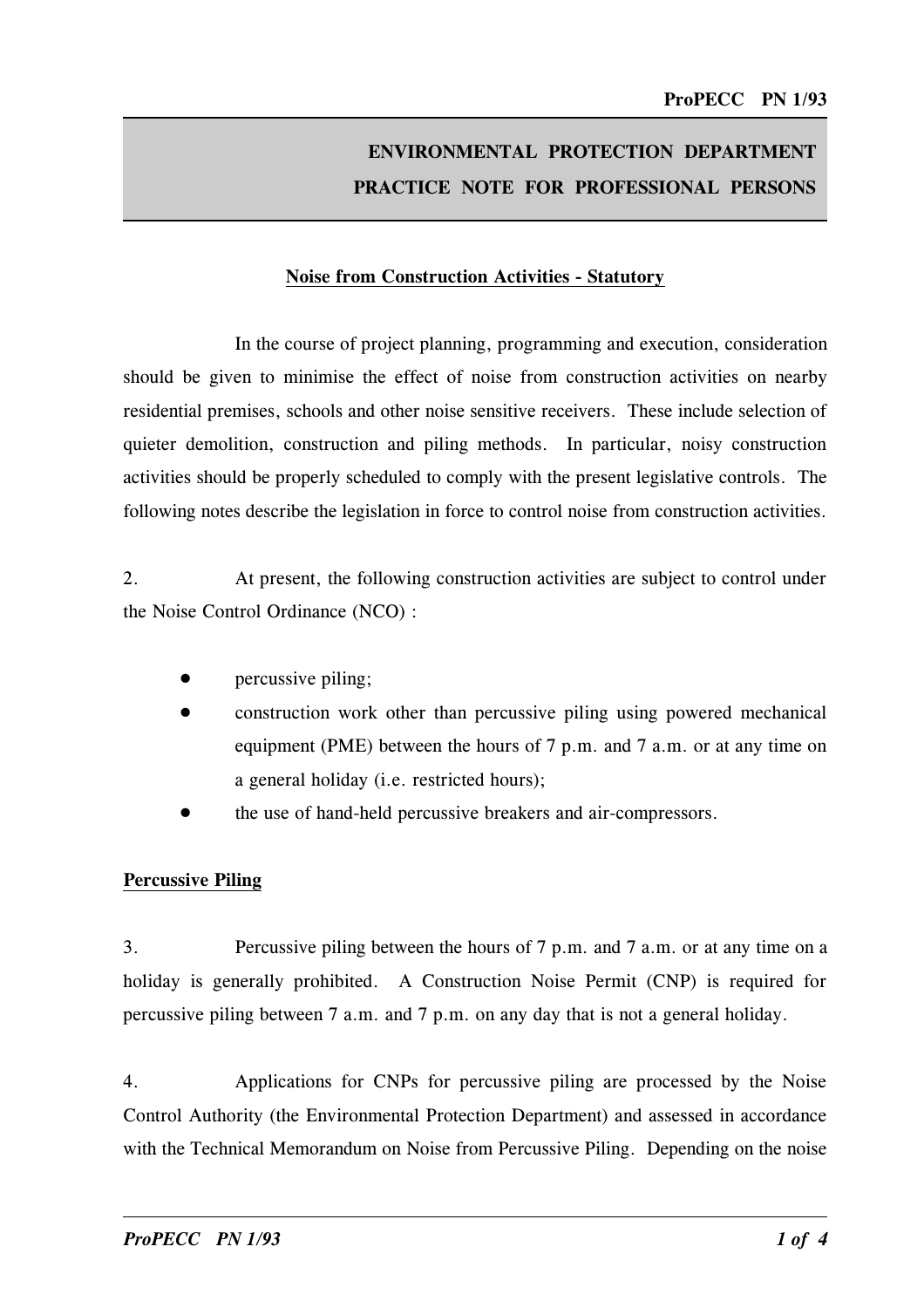criteria in the relevant TM, percussive piling may be restricted to 12, 5 or 3 hours per day. The permitted operating hours may be scheduled outside school hours as far as possible to further reduce noise disturbance. Provisions are available to allow for special noise control measures to be adopted in such piling operations and to make exceptions for percussive piling operations which have important social implications.

5. CNPs for percussive piling operations must be issued within the statutory time limit of 28 days. The decision or requirement of the Authority relating to such a permit is subject to appeal under the grounds specified in the NCO.

#### Construction Work other than Percussive Piling

6. There is, in general, no legal restriction on the noise generated by construction activities during day time on week days. Project planners are, however, expected to take all reasonable steps to avoid creating a noise nuisance to nearby premises.

7. The use of any PME for carrying out any construction work other than percussive piling during the restricted hours requires a permit. Applications for CNPs for the use of PME for carrying out general construction work are processed by the Authority and assessed in accordance with the Technical Memorandum on "Noise from Construction Work other than Percussive Piling". A CNP will not be issued if the noise from the proposed PME exceeds the noise criteria in the relevant TM. Provisions are available, subject to conditions, to allow construction work which :

- •adopts special noise control measures;
- •has unavoidable constraints on working hours (e.g. road/rail maintenance);
- $\bullet$ has important social implications (e.g. Airport Core Projects).

8. The CNP applicants will be notified of the results of their applications within 28 days. The NCO stipulates that no appeal can be made in relation to the issue of a CNP for the purposes of carrying out construction work during the restricted hours.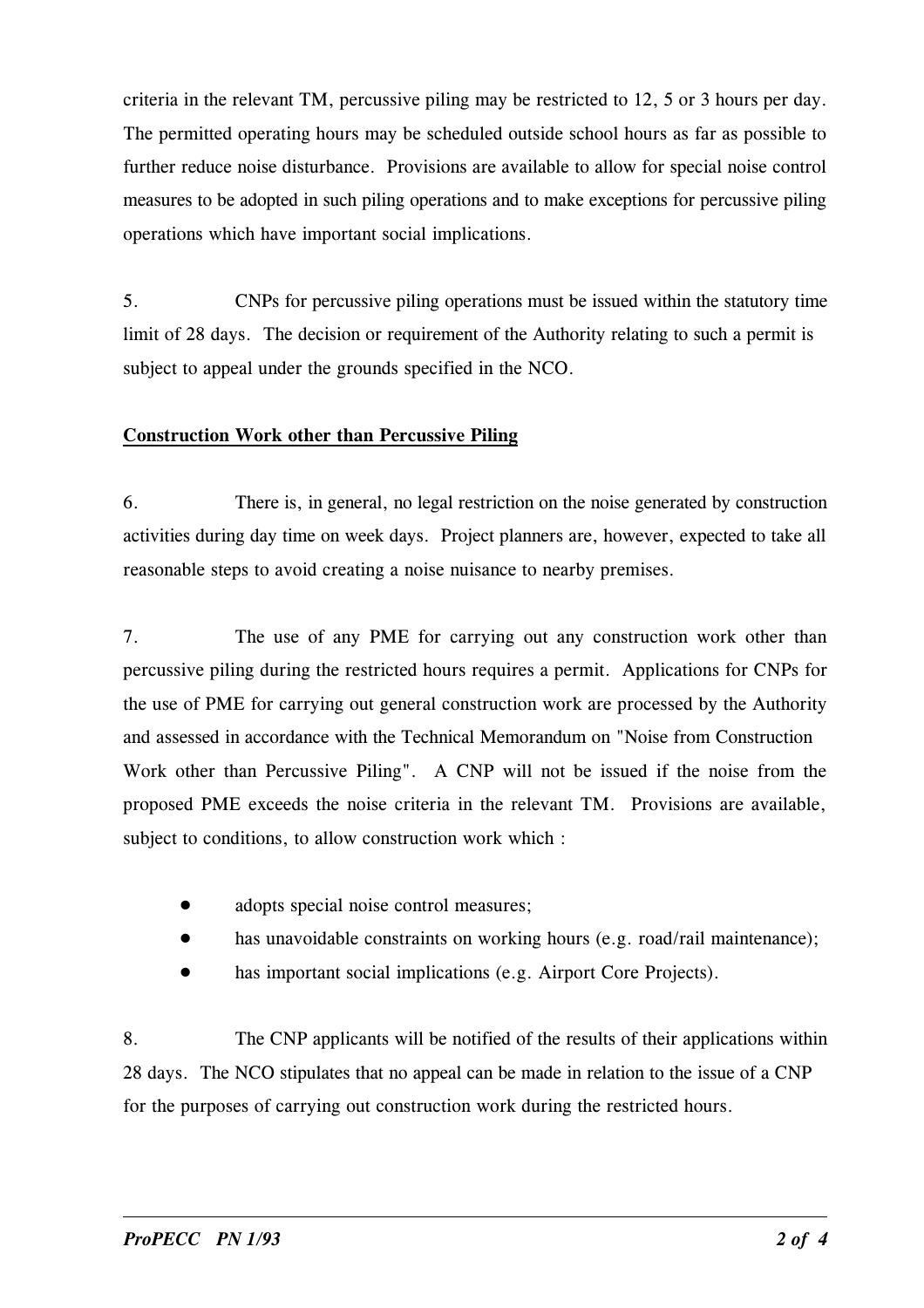#### Use of Hand-held Percussive Breakers and Air-compressors

9. In 1992, new regulations were introduced under the NCO to control the noise emission of hand-held percussive breakers and air-compressors. Hand-held percussive breakers heavier than 10 Kg and air-compressors used for construction work are required to comply with specified noise emission standards and to affix a Noise Emission Label (NEL) when being operated. The Authority may serve a notice requiring such prescribed equipment/products to be measured, inspected or tested.

10. Applications for NEL are processed by the Authority and require the submission of noise certificates or noise testing reports demonstrating compliance with the noise emission standards.

11. The NEL applicants will be informed of the results of their application within 28 days. There is no appeal against the issue of NELs but appeals can be lodged against the service of notice by the Authority under the grounds specified in the NCO.

## **Emergency Works**

12. There are provisions in the NCO to cover genuine emergency works which are needed to prevent injury or to save life or to prevent damage to property.

## Enforcement

13. The above controls are enforced by the Police mainly in response to complaints and spot checks during routine patrols. Verbal warning would normally be given first followed by summons action if necessary.

14. The noise control staff of EPD carry out special surveillance checks mainly in response to complaints. When breaches of the NCO are found, prosecution action will be taken immediately. Where breaches of CNP conditions are detected, the CNP will normally be cancelled.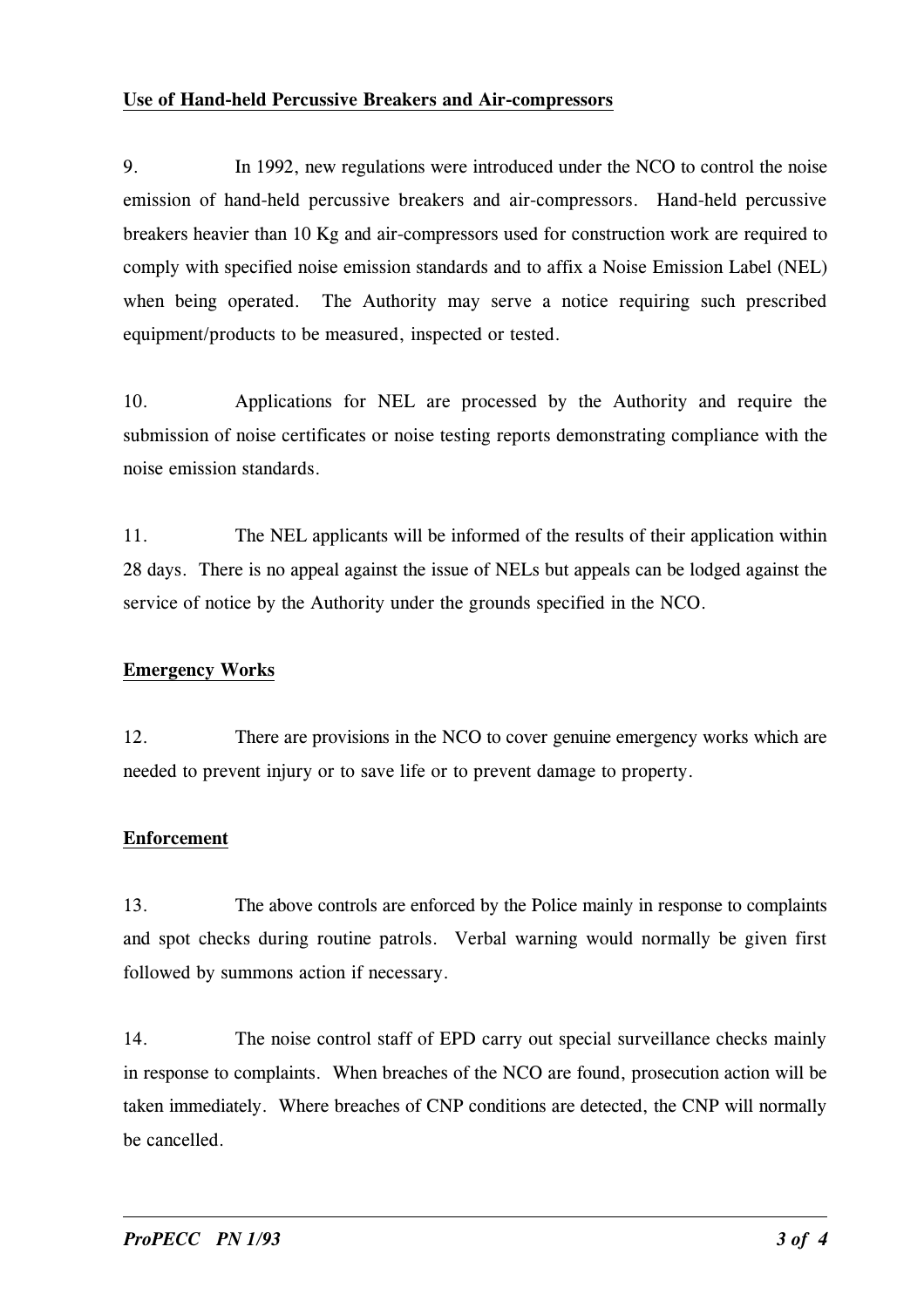15. The maximum fine on first conviction is �50,000 and �100,000 on second or subsequent conviction. There is provision for a fine of \$10,000 for every day during which the offence continues.

# **Enquiries**

16. All applications and enquiries can be made to the Noise Control Authority (EPD) at 45/F, Revenue Tower, 5 Gloucester Road, Wan Chai, Hong Kong (Telephone No. 594-6533).

> (Stuart B. Reed) Director of Environmental Protection

Environmental Protection Department 28/F Southorn Centre 130 Hennessy Road Wan Chai Issued May 1993

�ef. : EP 84/C2/28 Annex I